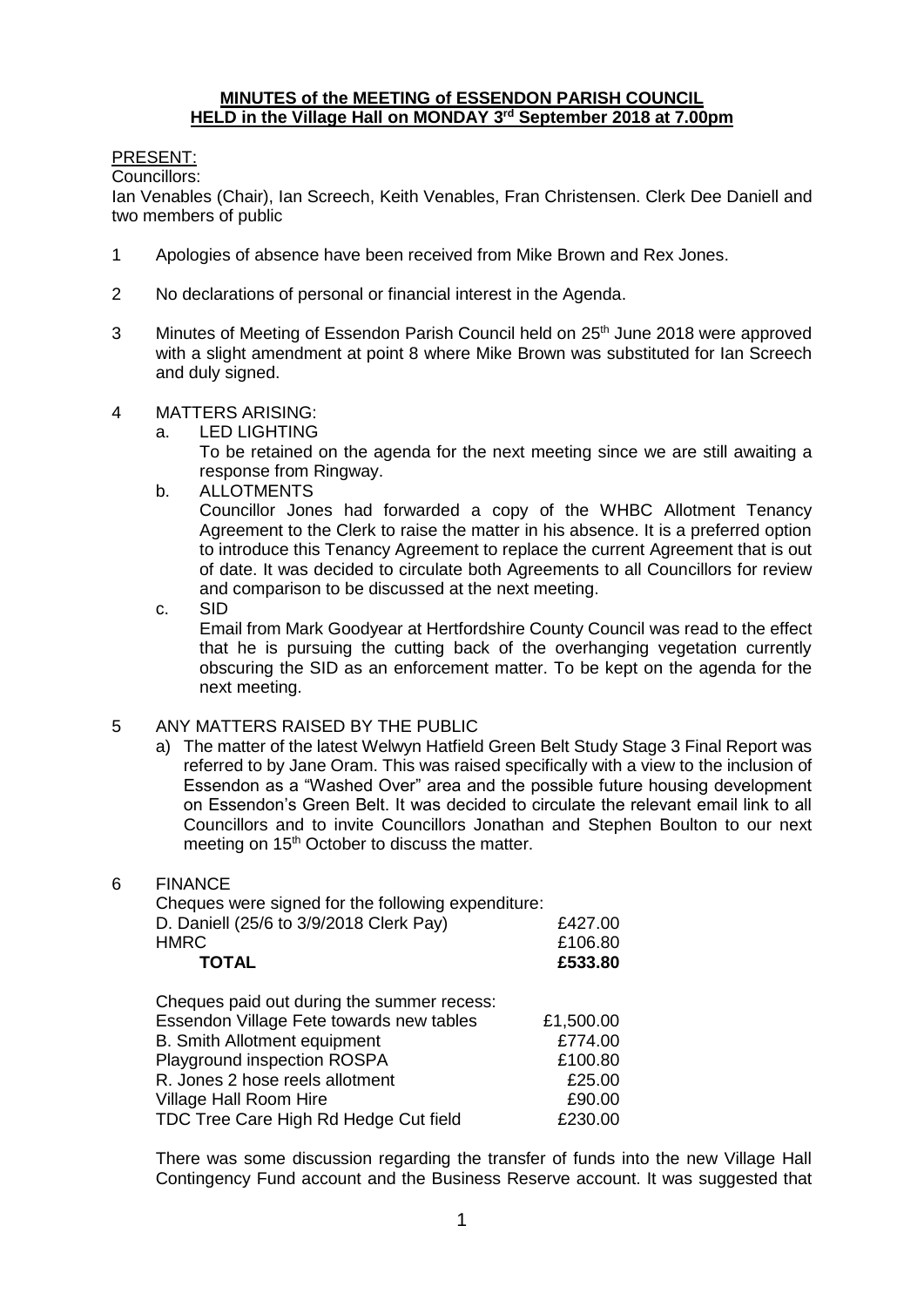£5,000 be set aside for each account, the exact amounts to be decided at the next meeting when all Councillors are present.

### 7 PLANNING MATTERS

PLANNING DECISIONS:

APPROVED : 6/0552-18 Retrospective application for extension to an existing building at Burnside for the housing of a biomass boiler

APPROVED : 6/2018/1811/VAR Warrenwood Manor Stables Building – Removal of condiditon 3 (fire hydrants) on planning permission 6/2017/2001/FULL

APPROVED : 6/2018/1428/FULL Holwell Court Farm, Holwell Court – Rebuild of outbuilding for agricultural use, storage of agricultural materials and personal belongings ancillary to the dwelling

APPROVED : 6/2018/1467/HOUSE 42 Glebe Cottages, Essendon – Retention of timber gate and posts

REFUSED: 6/2018/1620/HOUSE Norcott, West End Lane, Essendon – Erection of two storey rear extension

#### 8 CORRESPONDENCE

- a) A letter from Colin Rees was read regarding the installation of a defibrillator into the telephone box requesting financial contribution from the parish council as well as future responsibility and maintenance. The clerk explained the telephone box has been decommissioned and is listed for removal by March 2019. The parish council could have purchased the box for £1 in November 2016 when this was initially offered by BT. The parish council did not wish to retain the telephone box. It was suggested that in the event of an accident, the parish council could become liable. Discussion of the benefits of such installation continued and it was finally agreed to post this matter on the next agenda.
- b) Community Development Action Hertfordshire requesting Organisation Membership in the sum of £35 for this year. It was agreed to raise the necessary cheque at the next meeting
- c) An email from PMA Design regarding the erection of a Board outlining the Footpaths in the village was read and discussed. The cost of £500 for an A3 board was not approved.
- d) An email from HCC regarding free grit for Town and Parish Councils. It was agreed to apply for grit and decide upon storage at the next meeting.
- e) An email from HCC regarding publication of the Cole Green Way Greenspace Action Plan 2018-23.

#### 9 ANY OTHER BUSINESS

a) The bollard at the war memorial is not fitted correctly. Ian Screech to contact Ringway to meet a representative with himself or Ian Venables on site to discuss appropriate action. Email copies of original invoice, etc, to be sent to Ian Venables.

b) It was reported that the rose bushes by the war memorial need cutting back as they obscure exit from Church Road. Ian Screech to contact the relevant person.

c) Again the drain outside the village hall is reported to be continually blocked. The clerk will again report this matter.

d) Playing Field Gates. It was suggested that these be replaced. It was decided this is not necessary at this time.

e) The clerk requested the purchase of two 4-drawer filing cabinets for the meeting room. One for the parish council and one for the village hall business. It was agreed that one could be purchased for the clerk but the village hall committee would need to request such a purchase themselves.

f) Ian Venables raised the issue of the number of years left to run on the AVC for the Rose & Crown and requested the clerk to look it up for the next meeting.

g) Ian Venables requested parish council contribution towards Christmas tree lighting. It was agreed to put this on the agenda for the next meeting.